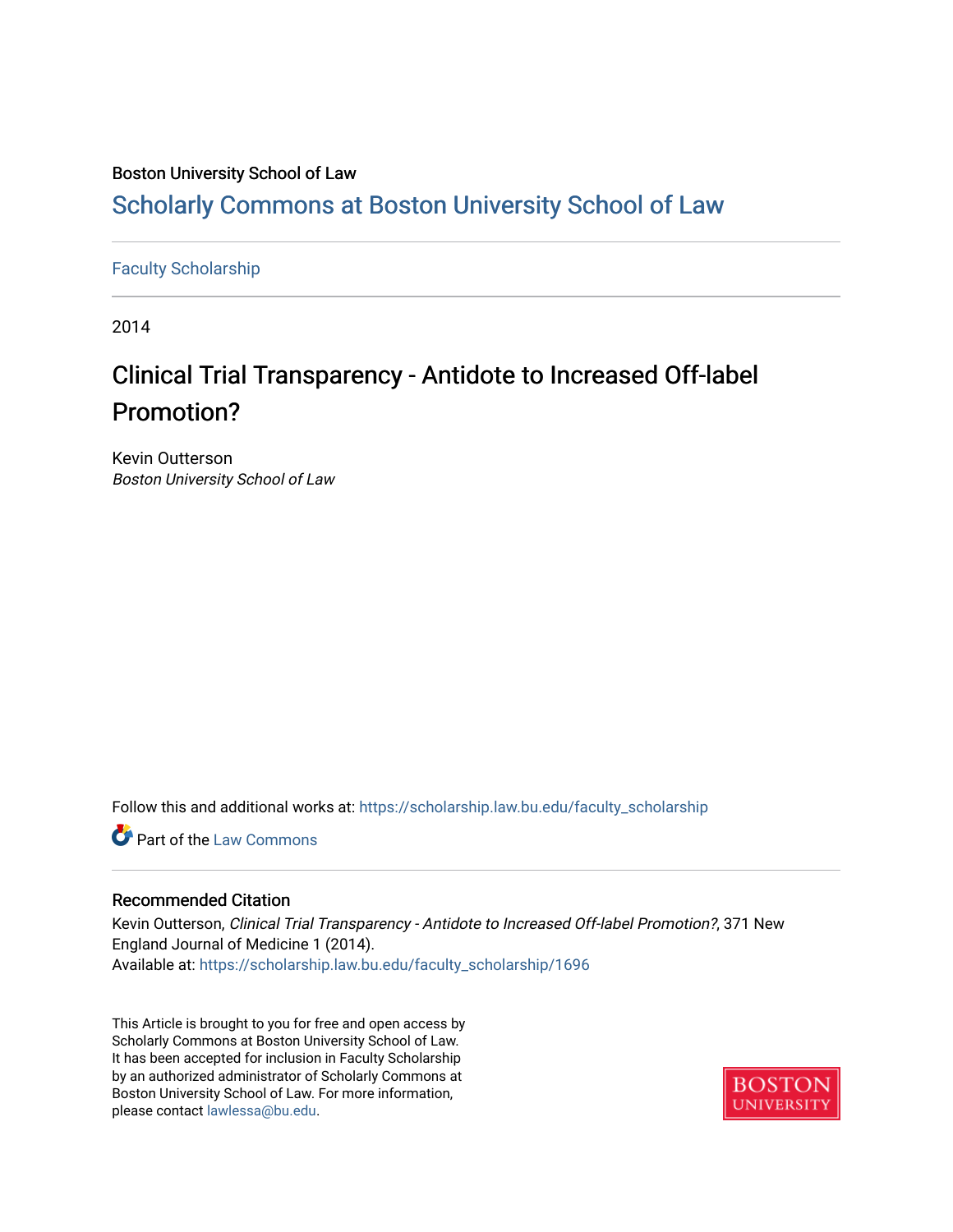

# *The* NEW ENGLAND JOURNAL *of* MEDICINE

# Perspective

# **Clinical Trial Transparency — Antidote to Weaker Off-Label-Promotion Rules?**

Kevin Outterson, J.D., LL.M.

This year promises to be an auspicious period for some long-running battles over the dissemination of biomedical research. Some companies seeking more freedom to promote their products have bristled at

recent guidance documents from the Food and Drug Administration (FDA) regarding promotion of drugs and devices for off-label uses, claiming that they violate the First Amendment. Simultaneously, industry is divided over calls for increased transparency of clinical trial results. But as the FDA's regulatory authority is weakened by First Amendment challenges, the need for clinical trial transparency becomes more urgent.

In the recent guidance documents, the FDA recommended that scientific articles used for offlabel promotion be scientifically sound, come from peer-reviewed journals, and be distributed in unabridged form with the approved labeling and a comprehensive bibliography. Clinical prac-

tice guidelines used for marketing should be based on a systematic review of the evidence and "be developed by a knowledgeable, multidisciplinary panel of experts and representatives from key affected groups." The FDA also recognized the growing importance of social media, describing the situations in which a company is responsible for comments on Facebook and patient-advocacy websites focusing on specific diseases and treatments. In early June, the FDA expanded this guidance process to include communications about new risk data for existing drugs. The FDA is concerned that companies might use incomplete new information to weaken the impact of warnings on the approved drug label.

Some companies have complained that these rules overly constrain their marketing practices and impermissibly infringe on commercial speech. These claims find some support in recent cases that have undermined the FDA's regulatory authority over drug marketing. The First Amendment has emerged as a potent deregulatory weapon for corporations. Governments increasingly face First Amendment challenges to rules related to the marketing of regulated products, not only from the drug industry but also from companies selling tobacco, alcohol, and processed foods. These industries claim that the government violates a core principle of liberty — freedom of speech — by regulating how food, drugs, alcohol, and tobacco are sold. The FDA issued the new guidance documents with these concerns in view.

In recent years, drug companies have paid billions of dollars

 $N$  ENGL J MED 371;1 NEJM.ORG JULY 3, 2014 1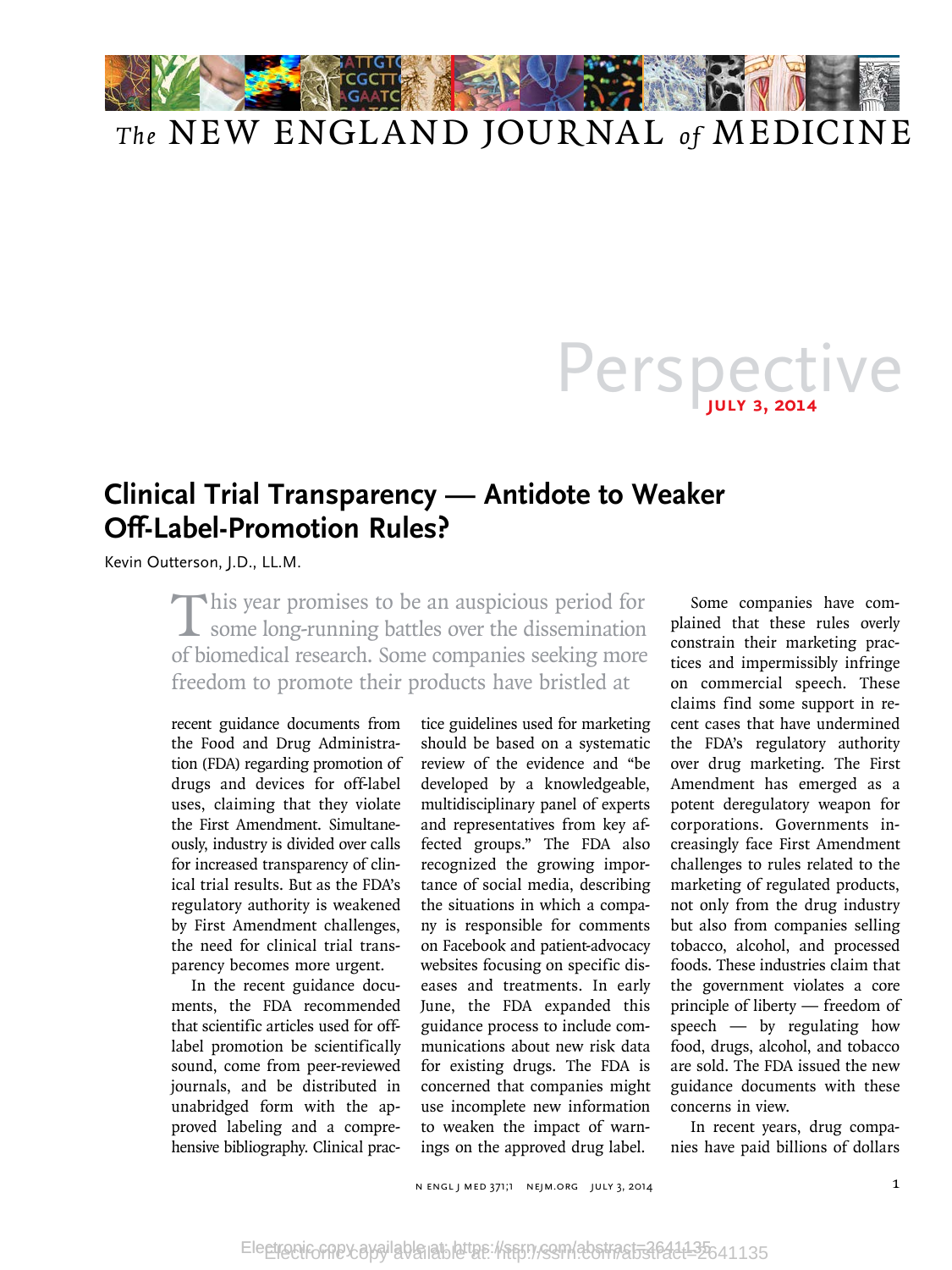in fines related to off-label promotion. Whether the First Amendment protects this activity remains an open question. The FDA's position is nuanced. Under the law, a drug is viewed as "mislabeled" unless "its labeling bears adequate directions for use." The FDA does not require labels to discuss all possible uses, which would be burdensome to the companies, but only those actually intended by the company. One way to prove this intention is to examine company statements about the drug, including promotional activity. Companies can make any truthful and nonmisleading statement about their drugs, but when they choose to speak about any particular use, the label must bear adequate directions for that use. Speech is frequently used to prove elements of other crimes; examples include perjury, premeditated murder, and conspiracy.

Seen in this light, the recent draft guidance documents do not constrain First Amendment values. They provide safe harbors, listing circumstances in which the FDA will not consider actions to be evidence of intent to sell a drug for a particular use. And the guidance is quite lenient: a company can sponsor biomedical research for an off-label use, refuse to submit that research to the FDA for an expanded label, but nevertheless widely distribute reprints of relevant journal articles to physicians and chat about them on Facebook and other social media. The FDA is keeping a respectful distance from the First Amendment, while gently reinforcing better practices, including peer review and disclosure of conflicts of interest.

If the Supreme Court's interpretation of the First Amendment continues to constrain FDA influence over the dissemination

of research, then even greater importance must be placed on improving research quality and providing the support independent research teams need to reanalyze clinical trial data. Studies have highlighted strategic weaknesses in the research enterprise, including failures in peer review, publication bias, bias introduced by sponsors or investigators, and extensive financial relationships.<sup>1</sup>

Transparency is an important tool for addressing these issues, and many stakeholders are working to improve transparency in biomedical research. The International Committee of Medical Journal Editors has adopted standards to improve the quality of the peer-review process, require registration of clinical trials before patient enrollment, and improve disclosure of conflicts of interest. The United States requires advance registration of many clinical trials; since 2007, summary results must also be published. Similar initiatives have been implemented in Europe and beyond, including a global clinical trial registry maintained by the World Health Organization. Advance registration and summary publication are important tools for reducing opportunities for publication bias and making it harder to hide negative studies.

Pressure is now building for two additional data-transparency goals: giving responsible independent researchers access to patient-level data to enable them to replicate studies and perform meta-analyses<sup>2</sup>; and requiring public release of clinical study reports submitted to governments for marketing approval, which have substantial informational value.<sup>3</sup> Companies have traditionally protected these data as trade secrets,<sup>4</sup> but major changes are under way.

In the United States, the FDA

requested comments in 2013 on a proposal supporting a limited level of transparency for productmasked patient data. Product masking protects the identity of both the drug and the patient, which limits the data's clinical utility for research. Currently, this effort appears to be on hold, awaiting results from a review by the Institute of Medicine. Meanwhile, transparency initiatives by some companies and legislative action in Europe may have reached the tipping point, with momentum growing for transparency that goes well beyond product-masked data.

Limited patient-level data are now being made available to independent researchers. In May 2013, GlaxoSmithKline opened some of its patient-level data to responsible researchers, with an independent review panel acting as the gatekeeper.5 Johnson & Johnson followed suit in January 2014, partnering with a group at Yale. These programs are welcome improvements and should expand across the industry.

I believe that transparency should also extend to the clinical study reports submitted to the FDA and other drug-regulatory authorities. On April 2, 2014, the European Parliament adopted reforms to its rules governing human clinical trials, including a key provision requiring delayed release of clinical study reports submitted to the European Medicines Agency. The next day, AbbVie dropped its lawsuit against the agency, which had sought the release of clinical study reports on two AbbVie drugs. Other litigation remains pending, and the European Union may yet weaken these rules, but these events suggest that disclosure of clinical study reports may soon be the norm in Europe.